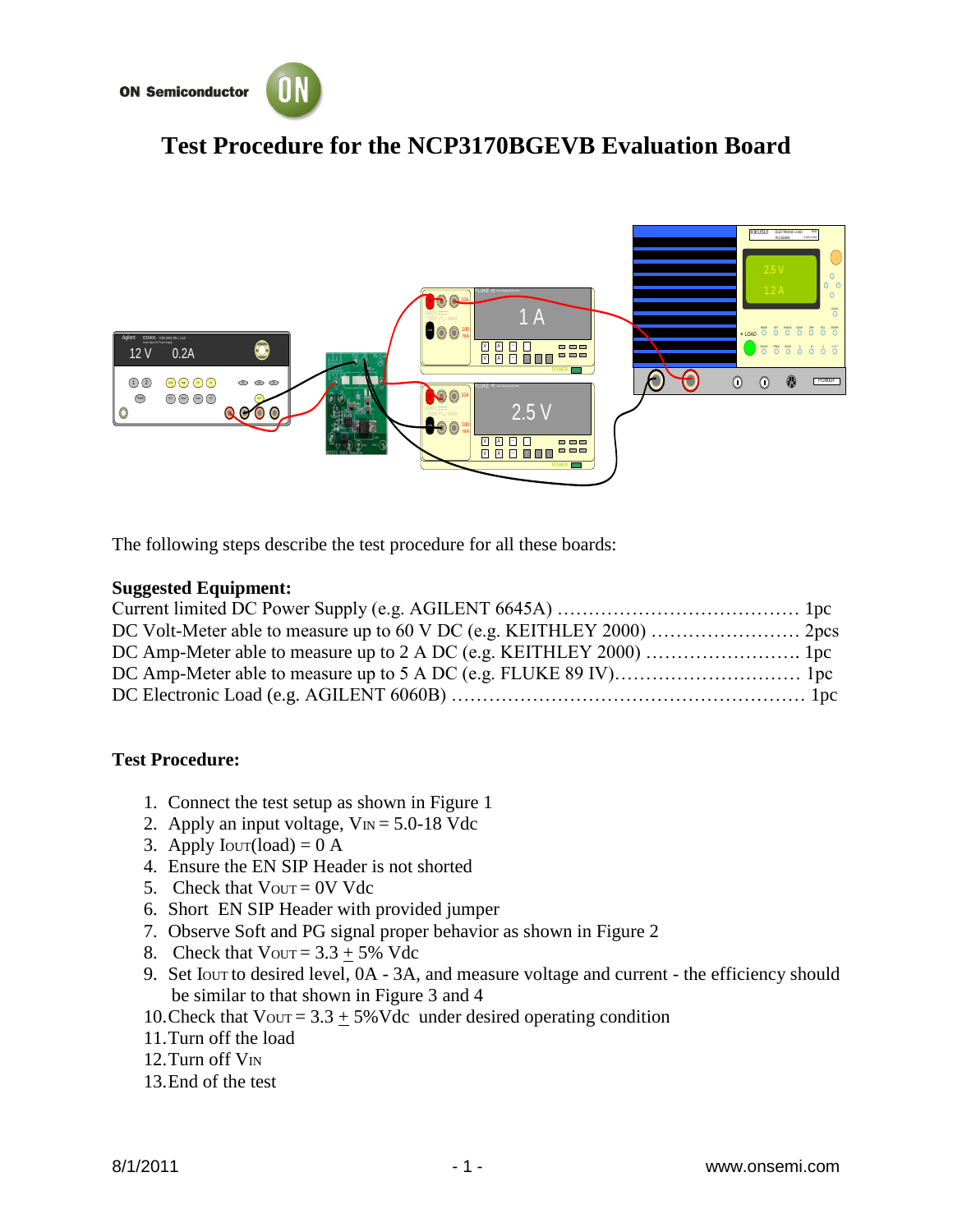



**Figure 2: NCP3170B Startup and Regulation with PG Indication** 



**Figure 3: NCP3170 Efficiency at 5V Input and 1.2V, 1.8V, and 3.3V Output**